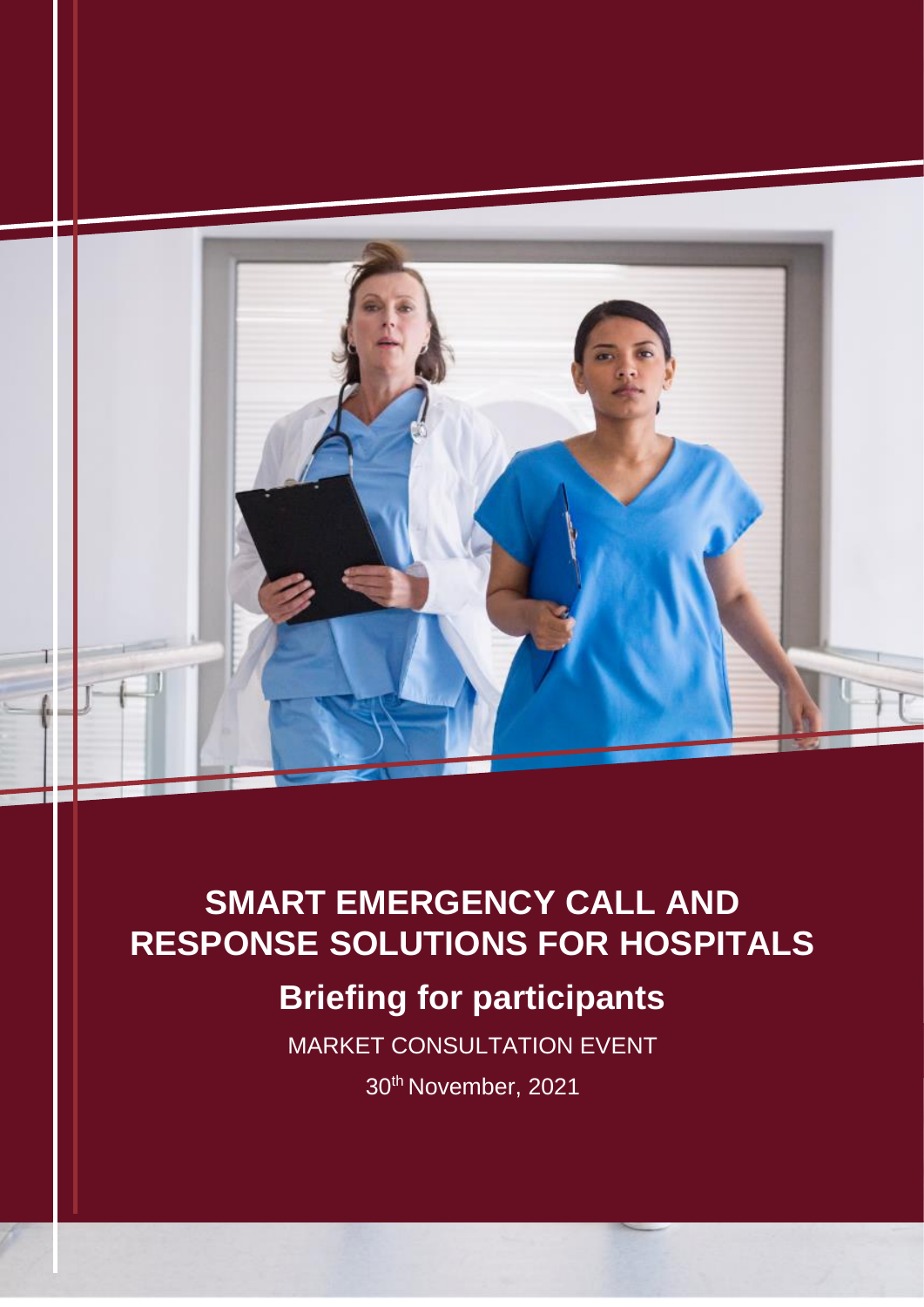

## <span id="page-1-0"></span>**Table of Contents**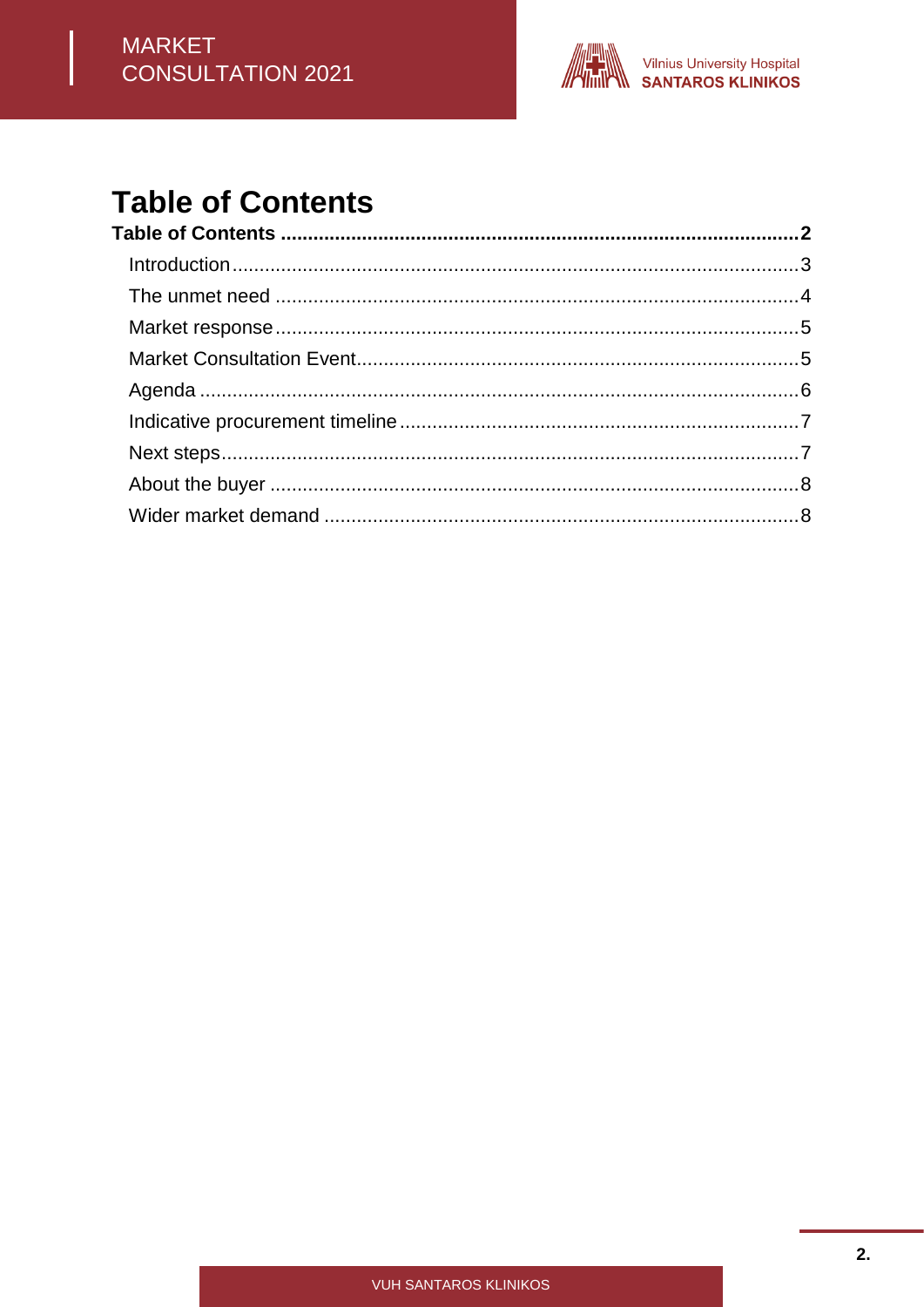

## **SMART EMERGENCY CALL AND RESPONSE SOLUTIONS FOR HOSPITALS**

**Market consultation concerning the supply of solutions and innovation to improve emergency call and response systems in hospitals**

#### <span id="page-2-0"></span>**Introduction**

This briefing has been prepared to provide advance information to participants in the online market consultation event.

This briefing paper is being provided ahead of the Market Consultation to give you time to consider the questions being raised and consult with colleagues. You will also have an opportunity to provide written feedback after the event.

This event is the second stage of an open market consultation process which began in June 2021 with the publication of Prior Information Notices (in the Central Public Procurement information system of the Republic of Lithuania and Official Journal of the European Union [https://cvpp.eviesiejipirkimai.lt/Notice/Details/2021-](https://cvpp.eviesiejipirkimai.lt/Notice/Details/2021-687901) [687901](https://cvpp.eviesiejipirkimai.lt/Notice/Details/2021-687901) ) and circulation of a market sounding survey.

Following our review of the market responses to the survey, from the point of view of VUHSK and other interested buyers, this market consultation event aims to gather further feedback and additional insights from all parts of the supply chain regarding the:

- Solutions that are available, or could be available given the right market conditions, to meet the unmet need for a smart emergency call and response system for hospitals.
- Potential barriers that may need to be overcome
- Market conditions needed to deliver a solution
- Timeframes involved
- Design of the procurement strategy and contract terms
- Additional information needed on the part of the supply chain

This market consultation event provides potential suppliers with:

- An opportunity to engage directly with the procuring organisation and ask questions
- Gain additional insights into the needs of the hospital and other organisations who share this unmet need prior to the tender being published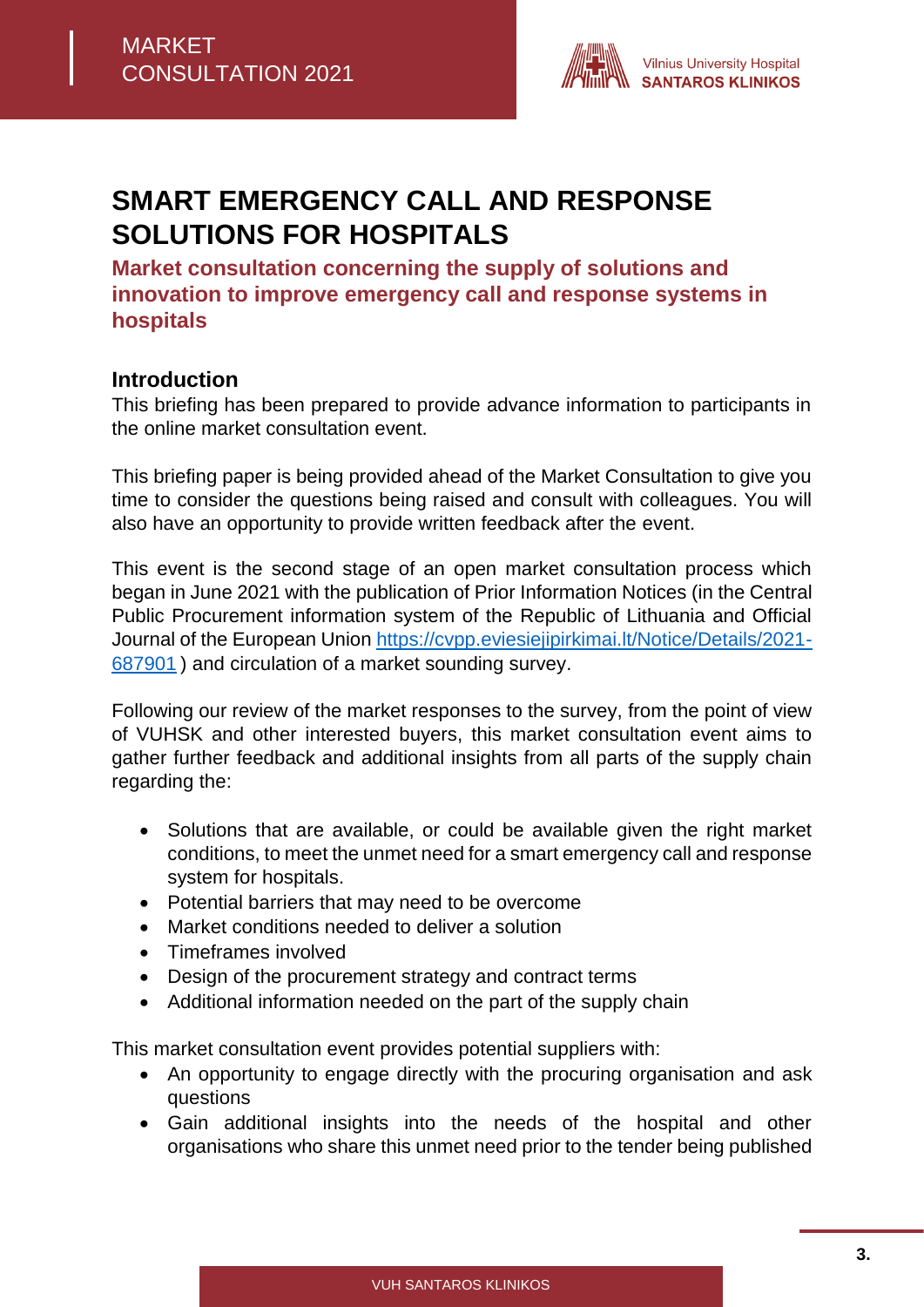

- Provide input into the design of the procurement approach and specification
- Connect with potential supply partners

Following the event potential suppliers will have the opportunity to submit in writing their response to the event and additional information.

## <span id="page-3-0"></span>**The unmet need**

To recap, the unmet need that we have identified can be summarised as a smart emergency call and response solution incorporating:

- a **24/7 alert pathway** informing the most appropriate medical specialist of the nature and location of the emergency and directing them to where they are needed, minimizing delays in the response time and avoiding the duplication of response
- a **feedback mechanism** on the call response for those in the emergency situation and for the emergency responders
- **data collation and analysis of** the emergency call and response events to support ongoing learning and further improvements in the system, clinical practice, patient outcomes and utilisation of staff resources and well being.

The solution should be:

- Able to **handle multiple events** occurring simultaneously
- **Seamlessly introduced** into existing operating theaters, emergency departments and intensive care units throughout the hospital and **fully integrated with** other hospital systems
- **100% reliable** and resilient in the hospital environment, **intuitive** to use and **compact**
- **Transferrable** and easily implemented in a range of hospital situations
- Low carbon, low noise, simple and safe to clean, and easy to maintain

VUHSK is not the only one in facing this situation. Our research indicates that many hospitals in Lithuania and across Europe have not yet established effective, informative and reliable emergency call and response solutions.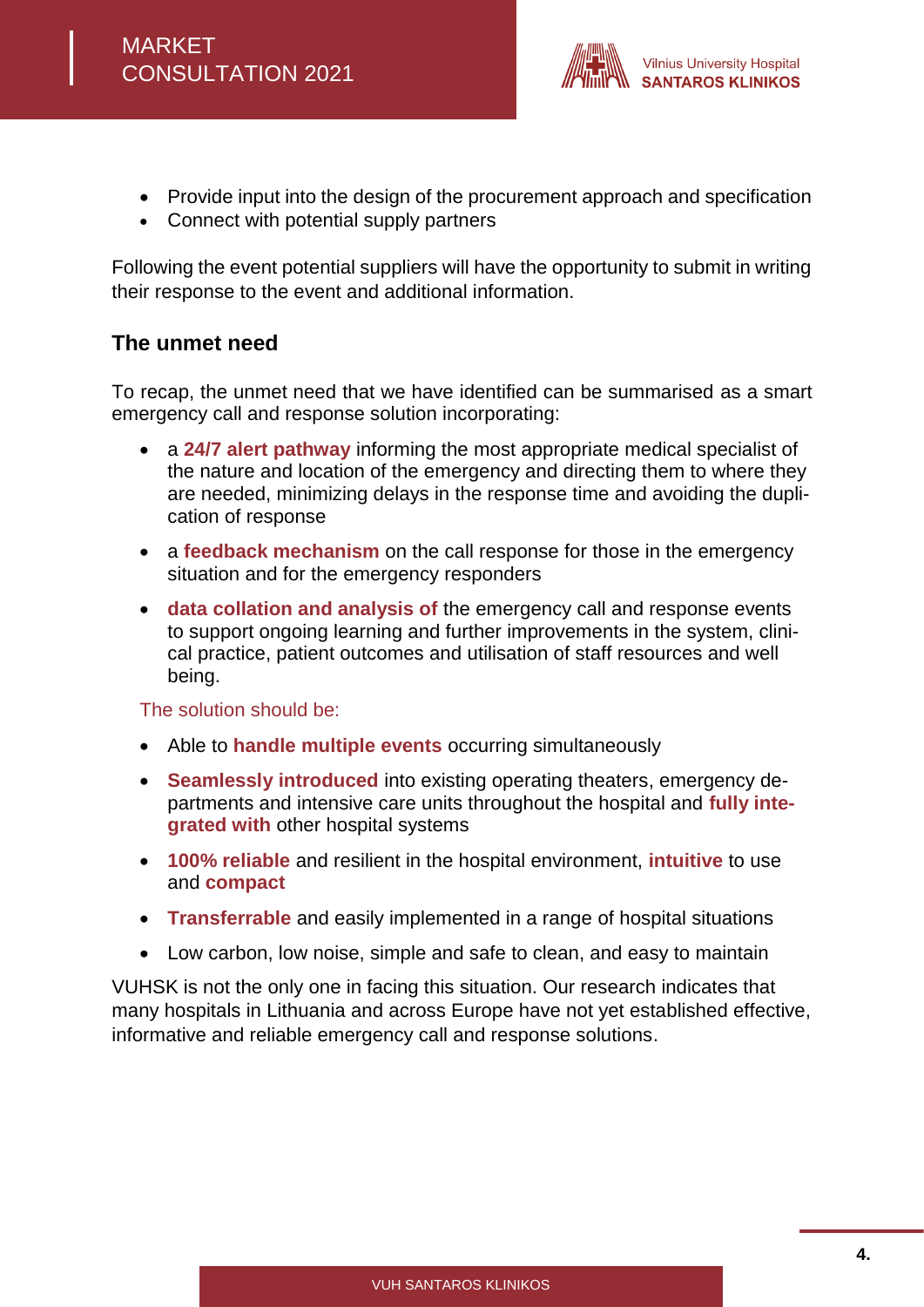

#### <span id="page-4-0"></span>**Market response**

The market sounding process has made our requirement visible to a market and we have been pleased with the response. So far we have received twelve good quality responses from companies from several countries.

The market sounding process:

- Demonstrated market interest and potential to deliver solutions that meet the requirements
- Provided information on **services, products and technologies** and the contribution that they could make to achieving the required outcomes, some of which were previously unknown or unfamiliar to us
- Highlighted the potential for building collaborations between suppliers to deliver a complete solution
- Demonstrated the potential for development, integration, and enhancements of existing core solutions to deliver the requirements within the project timeframes
- Indicated that there is scope for ongoing innovation to facilitate wider integration of hospital functions over time
- Suggests that overall, the number of barriers to delivery is small, e.g. that data security requirements can impact delivery processes and timelines and need to be taken into consideration

## <span id="page-4-1"></span>**Market Consultation Event**

The purpose of this consultation event is to enable the VUHSK project team and potential suppliers to move forward confidently to the procurement stage of the project.

To do so the project team, as well as being open to comments and questions from the supply chain, has identified several specific questions that we would like to discuss:

- How can VUHSK or others support and enable the market in the delivery of a solution that meets the requirements?
- What level of technical detail in the tender specification is helpful without hindering scope for supplier innovation?
- Over what timeframe could a solution be delivered, tested and mobilised?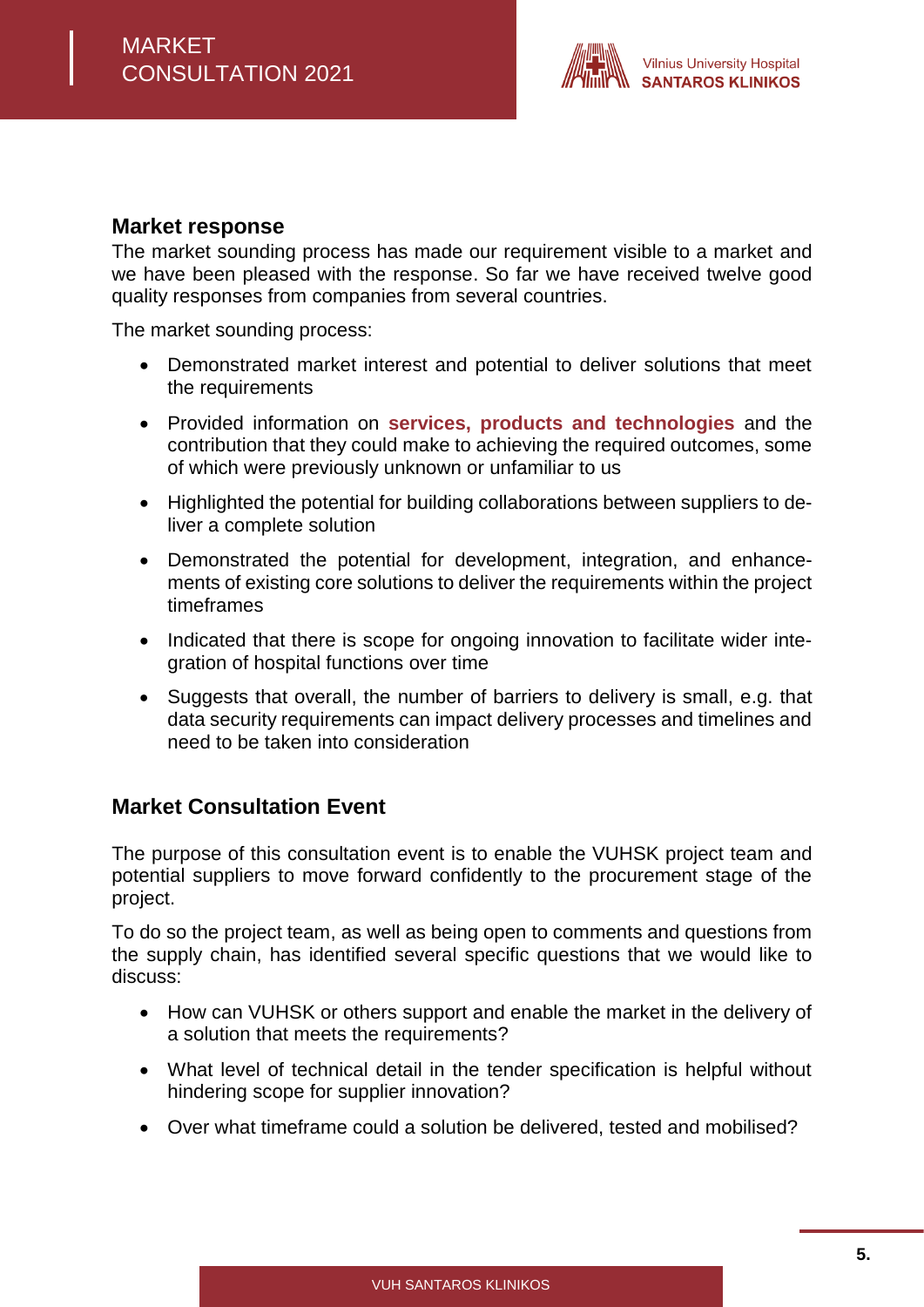

- Are there any specific market conditions that would facilitate the delivery of a solution? (forward commitment, contractual conditions, staged contracts etc.)
- What additional information is needed at the contracting stage or in advance to enable suppliers to prepare and respond to the tender?
- What type of procurement procedure and award criteria would best enable the delivery of a solution?
- Are there any critical risks or challenges that the project team need to be aware of that will impact the delivery of a solution in the project timeline?

## <span id="page-5-0"></span>**Agenda**

**11:50 - 12:00** Registration

**12:00 – 12:10** Welcome / Introduction

**Indrė Klimantavičienė**, Head of Innovation and technology transfer division, VUHSK;

**Ričardas Valančiauskas**, Director, Innovation and Industry Department, Ministry of the Economy and Innovation of the Republic of Lithuania

**12:10 – 12:30 What is innovation procurement? Gaynor Whyles**, JERA Consulting, UK

**12:30 - 13:10 Presentation of Vilnius University Hospital, Santaros Klinikos innovative procurement object – "A smart emergency call and response solution"** Representatives from VUHSK

**13:10 - 13:50 Questions and answers.** Discussion "Challenges and Opportunities for public procurement on Smart emergency call and response solutions for hospitals".

#### **13:50 - 14:20 Presentation of market potential**:

Dr. Arūnas Marma, CEO, Parksol Technologies;

Domen Verbič, Key account manager, Caretronic Ltd.

**14:20 – 14:25** Closing remarks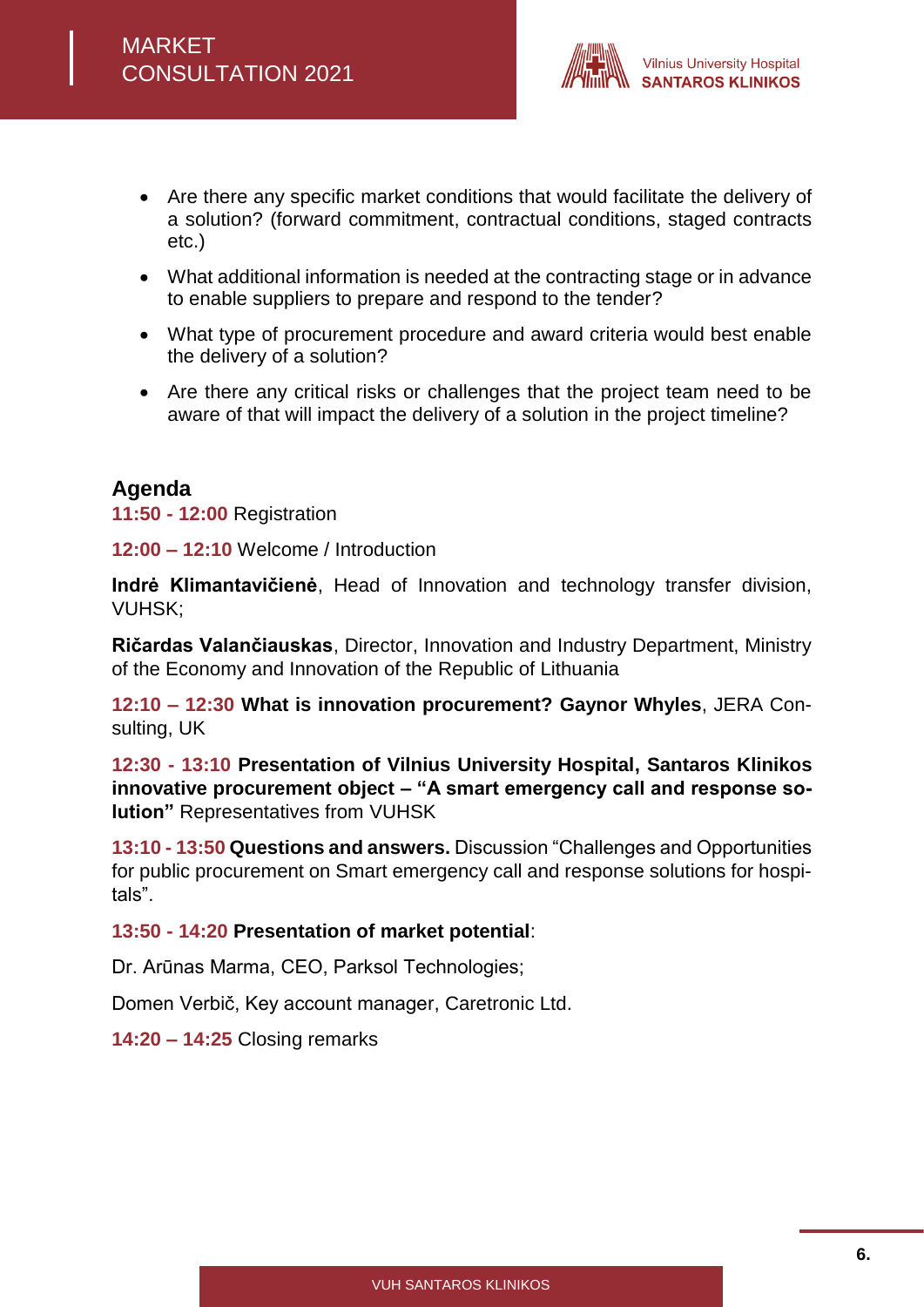

#### <span id="page-6-0"></span>**Indicative procurement timeline**

The following timetable is indicative and may change. Updates will be posted on the project website:

- Market survey closes 15 December 2021
- Open Market Consultation ends 15 January 2022
- Procurement strategy February 2022
- Tender preparations March 2022
- Tender published April 2022

## <span id="page-6-1"></span>**Next steps**

Suppliers will be invited to submit further information and complete the updated market sounding survey by the 15 December. We may also issue an open invitation to suppliers to meet with the project team.

A company directory will be published once the market survey closes, listing those interested companies that elected to be included.

Following the conclusion of this period of open market consultation, the project team will prepare a market report and publish a summary on the project website: <https://www.santa.lt/public-procurement/> . Here you will also find all the relevant information and any updates on the procurement timeline. You will be notified when the tender is published.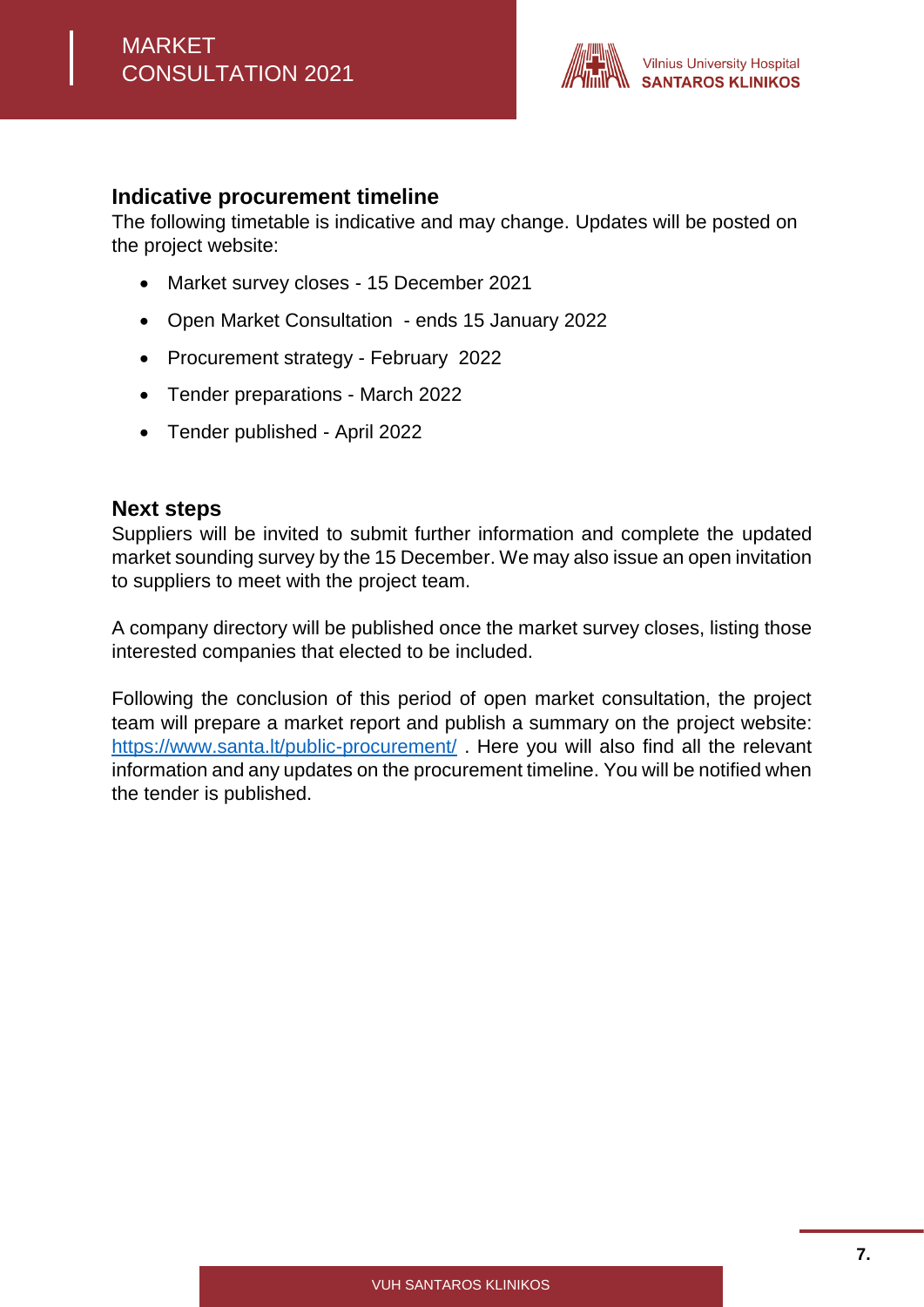

#### <span id="page-7-0"></span>**About the buyer**

This Market Sounding and pro-innovation procurement is being led by Vilnius University Hospital Santaros Klinikos (VUHSK) in the context and with the support of the EcoQUIP Plus project.

VUHSK is one of the major hospitals in Lithuania, founded by Vilnius University and the Lithuanian Ministry of Health and is a leading institution in tertiary level health care and medical research in the Baltic States. It has more than 35 specialized medical centres and is a full member of eight European Reference Networks.

The hospital has around 6,000 employees and provides state-of-the-art health care services for both children and adults from Lithuania and other countries. There are 1,840 inpatient beds where approximately 82,000 in-patients are treated annually, and more than 40,000 complex surgeries are undertaken, including all types of organ transplants. In addition, we undertake other specialist medical interventions, some of which carry an emergency risk. Multidisciplinary outpatient healthcare is well developed with in excess of a million outpatient consultations per year.

VUHSK has an extensive basis for specialist training and serves as the major center for residency training in Lithuania. The hospital is active in research and development, phase I-IV clinical trials of medicinal products and medical devices, observational studies and international registries and is a leader in health information and communication technologies and medical informatics.

## <span id="page-7-1"></span>**Wider market demand**

The following organisations have confirmed that they support this initiative and share this unmet need:

- Corporacio Sanitaria Parc Tauli de Sabadell (Spain)
- ZOZ Sucha Beskidzka (Poland) Republican Hospital of Panevezys (Lithuania)
- Republican Siauliai Hospital (Lithuania)
- Republican Vilnius University Hospital (Lithuania)

VUHSK will continue to investigate the wider market demand in advance of the tender publication.